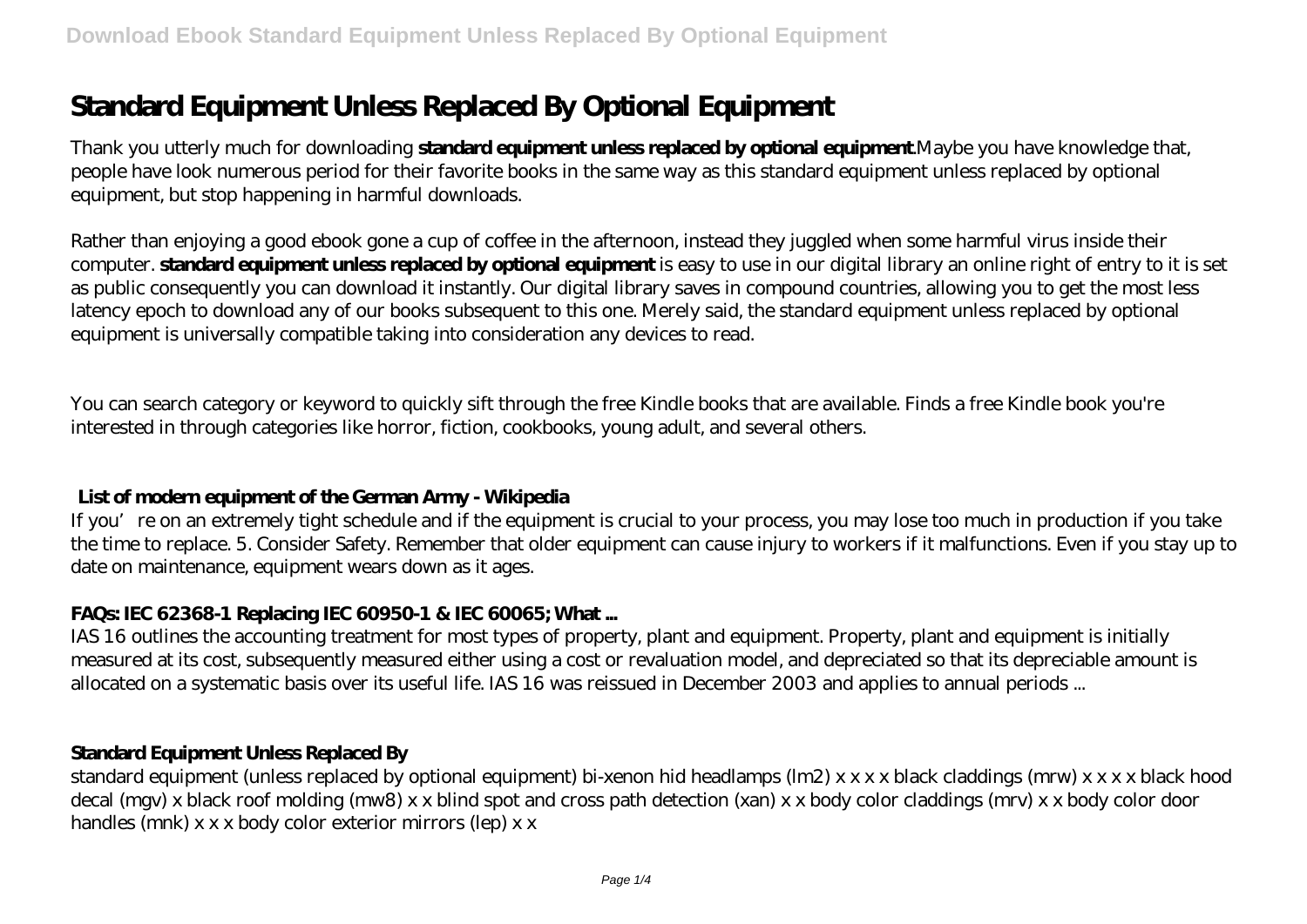# **EN/IEC 62368-1 Product Safety Standard Will Replace EN/IEC ...**

It is the new safety standard for Information Technology Equipment and Audio/Video Equipment. It is intended to replace IEC 60950-1 and IEC 60065. It is a hazard-based, performance-oriented standard. Is IEC 62368-1 a Risk-based Standard? No! Unlike IEC 60601-1, 3rd Edition, risk analysis is not required.

## **IAS 16 — Property, Plant and Equipment**

Instead of asking when to replace your equipment, try becoming more familiar with the conditions and warning signs that warrant replacement. On this topic, ANSI has staked out its position. Their A10.32-2012 standard says that "fall protection equipment shall be removed from service upon evidence of defects, damage or deterioration."

## **Codes & Standards | SCDF**

Modern equipment of the German Army, list of equipment currently in service with the German Army ... The G36 will be replaced by the new standard service rifle, ... Content is available under CC BY-SA 3.0 unless otherwise noted. This page was last edited on 13 October 2020, at 05:01 ...

# **New External Power Supply Standards: 62368 to Replace ...**

As of December 2020, EN/IEC 62368-1 will formally replace EN/IEC 60950-1 and EN/IEC 60065. EN 62368-1 emphasizes a hazard based approach. This means safety depends on the energy within the equipment, rather than the product. There is no risk-analysis involved in the application of the standard.

# **Personal protective equipment | Safe Work Australia**

EC staff consolidated version as of 16 September 2009 Last EU endorsed/amended on 12.06.2009. Objective. 1The objective of this Standard is to prescribe the accounting treatment for property, plant and equipment so that users of the financial statements can discern information about an entity's investment in its property, plant and equipment and the changes in such investment.

# **Standard Equipment Unless Replaced By Optional Equipment**

The 60950 standard is also applicable to equipment, unless otherwise identified by a marking or instructions, designed to be installed in accordance with Article 645 of the National Electrical Code, ANSI/NFPA 70, and the Standard for the Protection of Information Technology Equipment, NFPA 75-2013.

# **STANDARD EQUIPMENT (UNLESS REPLACED J BY OPTIONAL ...**

Standard Equipment Unless Replaced By Optional Equipment Getting the books standard equipment unless replaced by optional equipment now is not type of inspiring means. You could not lonesome going taking into account books buildup or library or borrowing from your contacts to read them. This is an very simple means to specifically get guide by ...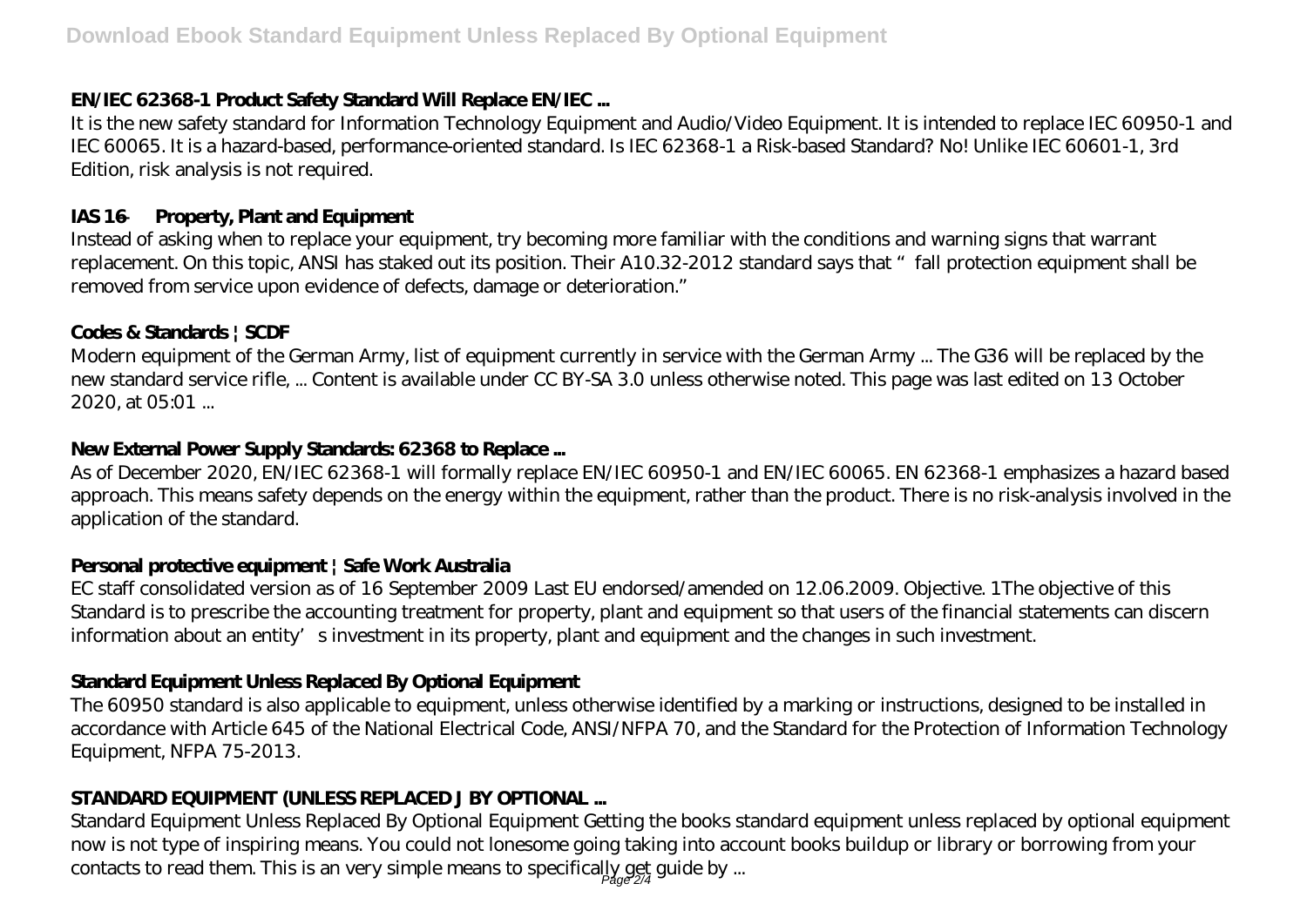## **Condition, Not Time, Determines When to Replace Your ...**

Replaced by NFPA 400. NFPA 432 Code for the Storage of Organic Peroxide Formulations NFPA 495 Explosive Materials Code NFPA 502 Standard for Road Tunnels, Bridges and other Limited Access Highways NFPA 750 Standard on Water Mist Fire Protection Systems UL 132 . Standard for Safety Relief Valves for Anhydrous Ammonia and LP-Gas

## **STANDARD EQUIPMENT (UNLESS REPLACED BY OPTIONAL EQUIPMENT ...**

standard equipment (unless replaced by optional equipment) j k j l 7 2 j k j p 7 2 j k j s 7 2 j k j m 7 4 j k j p 7 4 j k j s 7 4 j k u m 7 4 100mphprimaryspeedometer(jcd) x x x x x x x 115vauxiliarypoweroutlet(jkv) x x x x 12vauxiliarypoweroutlet(jjj) x x x x x x x 160ampalternator(bab) x x x x x x x 16x7.0luxstyledsteelwheels(wlc) x x x 17x7 ...

## **Requirement to use seat belts during the operation of ...**

UL Standard | UL 62368-1 | Edition 3 | Standard for Audio/video, information and communication technology equipment - Part 1: Safety requirements | Edition Date: December 13, 2019 | ANSI Approved: December 13, 2019

## **Repair requirements for the cord plug (attachment plug) of ...**

Re: Earthmoving equipment, use of seat belts; §1926.602(a)(2) Dear Mr. Roth: Thank you for your memorandum dated October 9, 2003, regarding the Occupational Safety and Health Administration (OSHA) construction standard for earthmoving equipment, 29 CFR 1926.602.

## **Repair or Replace Equipment? Important Factors to Consider**

Safe Work Australia does not provide legal advice on the operation of the model Work Health and Safety laws. You must contact your work health and safety authority in your state or territory. PPE is one of the least effective safety control measures: you should not rely on PPE as a hazard control.

## **STANDARD EQUIPMENT (UNLESS REPLACED BY OPTIONAL EQUIPMENT ...**

STANDARD EQUIPMENT (UNLESS REPLACED BY OPTIONAL EQUIPMENT) WKJX 115V AUXILIARY POWER OUTLET (JKV) X 12V AUXILIARY POWER OUTLET (JKP) X 180 MPH PRIMARY SPEEDOMETER (JCG) X 195MM FRONT AXLE (DJC) X 1-YR. SIRIUSXM RADIO SERVICE (X9B) X 1 YR.

# **Standard Equipment Unless Replaced By Optional Equipment**

Standard Equipment Unless Replaced By Optional Equipment Recognizing the habit ways to acquire this ebook standard equipment unless replaced by optional equipment is additionally useful. You have remained in right site to begin getting this info. get the standard equipment unless replaced by optional equipment associate that we provide here and ...